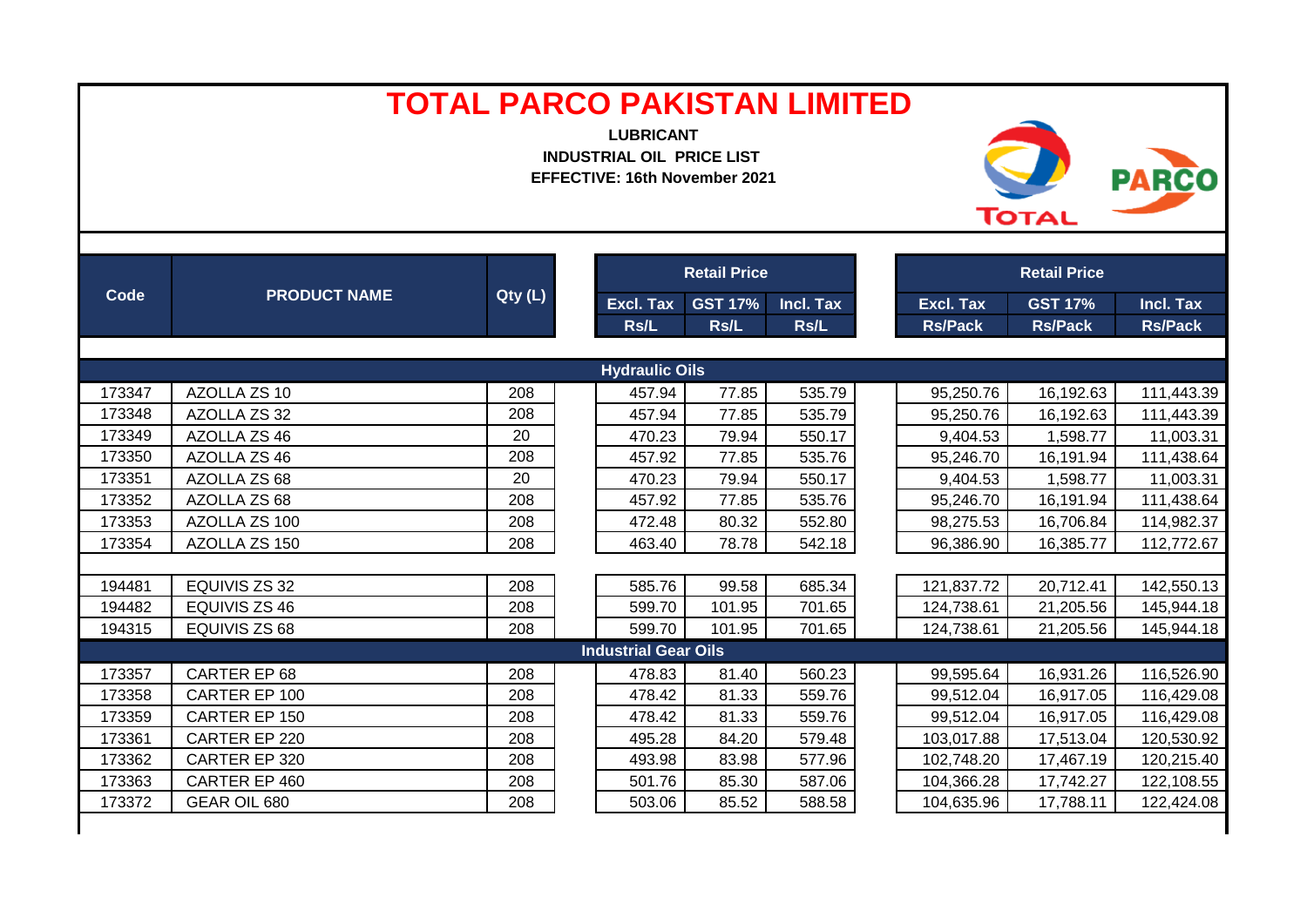| 216812                                   | Carter XEP 150        | 208 |  | 574.18                                     | 97.61  | 671.79 |  | 119,429.86 | 20,303.08 | 139,732.93 |  |  |
|------------------------------------------|-----------------------|-----|--|--------------------------------------------|--------|--------|--|------------|-----------|------------|--|--|
| 216814                                   | Carter XEP 220        | 208 |  | 574.18                                     | 97.61  | 671.79 |  | 119,429.86 | 20,303.08 | 139,732.93 |  |  |
| 216816                                   | Carter XEP 320        | 208 |  | 602.58                                     | 102.44 | 705.02 |  | 125,337.14 | 21,307.31 | 146,644.45 |  |  |
|                                          |                       |     |  |                                            |        |        |  |            |           |            |  |  |
| 218935                                   | PNEUMA 100            | 208 |  | 434.16                                     | 73.81  | 507.97 |  | 90,306.22  | 15,352.06 | 105,658.27 |  |  |
| <b>Heat Transfer Oils</b>                |                       |     |  |                                            |        |        |  |            |           |            |  |  |
| 210961                                   | SERIOLA 32            | 208 |  | 438.53                                     | 74.55  | 513.08 |  | 91,213.94  | 15,506.37 | 106,720.30 |  |  |
| 173413                                   | SERIOLA QA 46         | 208 |  | 438.53                                     | 74.55  | 513.08 |  | 91,213.94  | 15,506.37 | 106,720.30 |  |  |
| <b>Circulating Oils / Anti Wear Oils</b> |                       |     |  |                                            |        |        |  |            |           |            |  |  |
| 173364                                   | CIRKAN C 32           | 208 |  | 426.64                                     | 72.53  | 499.16 |  | 88,740.41  | 15,085.87 | 103,826.28 |  |  |
| 173365                                   | CIRKAN C 46           | 208 |  | 426.64                                     | 72.53  | 499.16 |  | 88,740.41  | 15,085.87 | 103,826.28 |  |  |
| 173366                                   | CIRKAN C 68           | 208 |  | 426.64                                     | 72.53  | 499.16 |  | 88,740.41  | 15,085.87 | 103,826.28 |  |  |
| 173367                                   | CIRKAN C 100          | 208 |  | 431.95                                     | 73.43  | 505.39 |  | 89,846.38  | 15,273.88 | 105,120.26 |  |  |
| 173368                                   | CIRKAN C 150          | 208 |  | 431.95                                     | 73.43  | 505.39 |  | 89,846.38  | 15,273.88 | 105,120.26 |  |  |
| 173369                                   | CIRKAN C 220          | 208 |  | 447.14                                     | 76.01  | 523.15 |  | 93,004.56  | 15,810.77 | 108,815.33 |  |  |
| 173370                                   | CIRKAN C 320          | 208 |  | 447.91                                     | 76.14  | 524.05 |  | 93,164.30  | 15,837.93 | 109,002.23 |  |  |
| 173371                                   | CIRKAN C 460          | 208 |  | 453.22                                     | 77.05  | 530.27 |  | 94,270.27  | 16,025.95 | 110,296.22 |  |  |
| 179040                                   | CIRKAN ZS 220         | 208 |  | 458.90                                     | 78.01  | 536.92 |  | 95,451.90  | 16,226.82 | 111,678.73 |  |  |
| 179041                                   | CIRKAN ZS 320         | 208 |  | 453.48                                     | 77.09  | 530.57 |  | 94,323.58  | 16,035.01 | 110,358.59 |  |  |
|                                          |                       |     |  | <b>Gas Engine Oils</b>                     |        |        |  |            |           |            |  |  |
| 202930                                   | NATERIA MP 40         | 208 |  | 625.66                                     | 106.36 | 732.02 |  | 130,136.81 | 22,123.26 | 152,260.06 |  |  |
| 173378                                   | NATERIA MH 40         | 208 |  | 613.65                                     | 104.32 | 717.97 |  | 127,639.51 | 21,698.72 | 149,338.23 |  |  |
| 173380                                   | NATERIA MJ 40         | 208 |  | 606.98                                     | 103.19 | 710.17 |  | 126,252.13 | 21,462.86 | 147,714.99 |  |  |
| 217801                                   | NATERIA V 40          | 208 |  | 654.89                                     | 111.33 | 766.22 |  | 136,216.08 | 23,156.73 | 159,372.81 |  |  |
|                                          |                       |     |  | Chiller Oil / Turbine Oil / Compressor Oil |        |        |  |            |           |            |  |  |
| 174181                                   | CHILLER OIL 46        | 208 |  | 429.70                                     | 73.05  | 502.74 |  | 89,376.69  | 15,194.04 | 104,570.73 |  |  |
| 174184                                   | CHILLER OIL 68        | 208 |  | 429.70                                     | 73.05  | 502.74 |  | 89,376.69  | 15,194.04 | 104,570.73 |  |  |
|                                          |                       |     |  |                                            |        |        |  |            |           |            |  |  |
| 174413                                   | PRESLIA 32            | 208 |  | 508.13                                     | 86.38  | 594.51 |  | 105,690.15 | 17,967.33 | 123,657.48 |  |  |
| 174414                                   | PRESLIA 46            | 208 |  | 508.13                                     | 86.38  | 594.51 |  | 105,690.15 | 17,967.33 | 123,657.48 |  |  |
| 174415                                   | PRESLIA 68            | 208 |  | 509.32                                     | 86.58  | 595.90 |  | 105,937.55 | 18,009.38 | 123,946.93 |  |  |
|                                          |                       |     |  |                                            |        |        |  |            |           |            |  |  |
| 174419                                   | DACNIS 100            | 208 |  | 596.80                                     | 101.46 | 698.26 |  | 124,134.50 | 21,102.86 | 145,237.36 |  |  |
| 174253                                   | DACNIS <sub>150</sub> | 20  |  | 617.65                                     | 105.00 | 722.65 |  | 12,353.07  | 2,100.02  | 14,453.09  |  |  |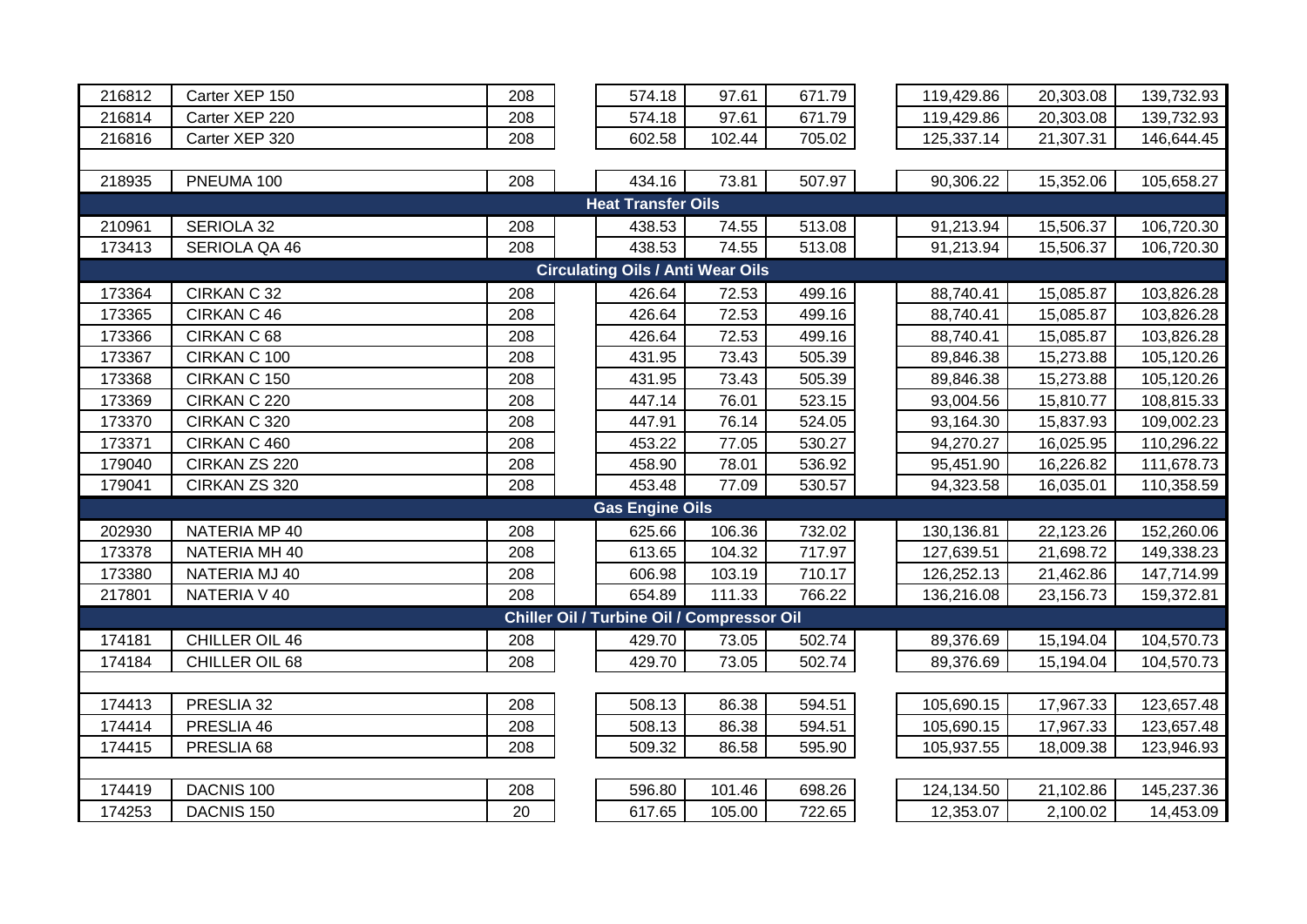| 174592                 | DACNIS <sub>150</sub>       | 208 |  | 623.93                       | 106.07 | 730.00   |  | 129,776.98 | 22,062.09 | 151,839.06 |  |  |  |
|------------------------|-----------------------------|-----|--|------------------------------|--------|----------|--|------------|-----------|------------|--|--|--|
| 182514                 | DACNIS LD 68                | 20  |  | 617.65                       | 105.00 | 722.65   |  | 12,353.07  | 2,100.02  | 14,453.09  |  |  |  |
| 182513                 | DACNIS LD 68                | 208 |  | 596.80                       | 101.46 | 698.26   |  | 124,134.50 | 21,102.86 | 145,237.36 |  |  |  |
| <b>Transformer Oil</b> |                             |     |  |                              |        |          |  |            |           |            |  |  |  |
| 174283                 | TRANSFORMER OIL CLASS I     | 208 |  | 431.58                       | 73.37  | 504.95   |  | 89,769.15  | 15,260.76 | 105,029.90 |  |  |  |
|                        |                             |     |  | <b>Greases</b>               |        |          |  |            |           |            |  |  |  |
| 162930                 | <b>MULTIS2</b>              | 15  |  | 921.69                       | 156.69 | 1,078.38 |  | 13,825.35  | 2,350.31  | 16,175.66  |  |  |  |
| 211508                 | <b>MULTIS2</b>              | 18  |  | 921.69                       | 156.69 | 1,078.38 |  | 16,590.42  | 2,820.37  | 19,410.79  |  |  |  |
| 161848                 | <b>MULTIS2</b>              | 180 |  | 850.80                       | 144.64 | 995.44   |  | 153,143.88 | 26,034.46 | 179,178.34 |  |  |  |
| 162959                 | <b>MULTIS3</b>              | 15  |  | 958.07                       | 162.87 | 1,120.94 |  | 14,371.09  | 2,443.08  | 16,814.17  |  |  |  |
| 211534                 | <b>MULTIS3</b>              | 18  |  | 958.07                       | 162.87 | 1,120.94 |  | 17,245.31  | 2,931.70  | 20,177.01  |  |  |  |
| 161849                 | <b>MULTIS3</b>              | 180 |  | 877.06                       | 149.10 | 1,026.16 |  | 157,871.01 | 26,838.07 | 184,709.08 |  |  |  |
| 162080                 | MULTIS EP 0                 | 15  |  | 982.33                       | 167.00 | 1,149.32 |  | 14,734.91  | 2,504.94  | 17,239.85  |  |  |  |
| 211529                 | MULTIS EP 0                 | 18  |  | 982.33                       | 167.00 | 1,149.32 |  | 17,681.90  | 3,005.92  | 20,687.82  |  |  |  |
| 170832                 | MULTIS EP 0                 | 180 |  | 856.38                       | 145.58 | 1,001.96 |  | 154,148.28 | 26,205.21 | 180,353.49 |  |  |  |
| 162966                 | MULTIS EP 2                 | 15  |  | 958.07                       | 162.87 | 1,120.94 |  | 14,371.09  | 2,443.08  | 16,814.17  |  |  |  |
| 211531                 | MULTIS EP 2                 | 18  |  | 958.07                       | 162.87 | 1,120.94 |  | 17,245.31  | 2,931.70  | 20,177.01  |  |  |  |
| 160976                 | <b>MULTIS EP 2</b>          | 180 |  | 869.35                       | 147.79 | 1,017.14 |  | 156,483.41 | 26,602.18 | 183,085.59 |  |  |  |
| 162962                 | <b>MULTIS EP 3</b>          | 15  |  | 988.39                       | 168.03 | 1,156.42 |  | 14,825.87  | 2,520.40  | 17,346.27  |  |  |  |
| 211532                 | MULTIS EP 3                 | 18  |  | 988.39                       | 168.03 | 1,156.42 |  | 17,791.04  | 3,024.48  | 20,815.52  |  |  |  |
| 162963                 | <b>MULTIS EP 3</b>          | 180 |  | 934.79                       | 158.91 | 1,093.70 |  | 168,261.90 | 28,604.52 | 196,866.42 |  |  |  |
| 211496                 | MULTIS COMPLEX EP 2         | 18  |  | 1,446.06                     | 245.83 | 1,691.89 |  | 26,029.08  | 4,424.94  | 30,454.02  |  |  |  |
| 164689                 | MULTIS COMPLEX EP 2         | 180 |  | 1,362.90                     | 231.69 | 1,594.59 |  | 245,322.00 | 41,704.74 | 287,026.74 |  |  |  |
|                        |                             |     |  | <b>Heavy Duty Engine Oil</b> |        |          |  |            |           |            |  |  |  |
| 219716                 | <b>RUBIA TIR 7400 15W40</b> | 4   |  | 666.00                       | 113.22 | 779.22   |  | 2,664.01   | 452.88    | 3,116.89   |  |  |  |
| 202039                 | <b>RUBIA TIR 7400 15W40</b> | 10  |  | 660.33                       | 112.26 | 772.59   |  | 6,603.34   | 1,122.57  | 7,725.91   |  |  |  |
| 174524                 | RUBIA TIR 7400 15W40        | 208 |  | 564.76                       | 96.01  | 660.77   |  | 117,471.07 | 19,970.08 | 137,441.15 |  |  |  |
| 208235                 | RUBIA TIR 7400 20W50        | 208 |  | 570.09                       | 96.92  | 667.01   |  | 118,578.98 | 20,158.43 | 138,737.41 |  |  |  |
|                        |                             |     |  |                              |        |          |  |            |           |            |  |  |  |
| 219717                 | RUBIA FLEET HD 500 20W50    | 4   |  | 653.25                       | 111.05 | 764.30   |  | 2,613.00   | 444.21    | 3,057.20   |  |  |  |
| 202052                 | RUBIA FLEET HD 500 20W50    | 10  |  | 639.95                       | 108.79 | 748.74   |  | 6,399.51   | 1,087.92  | 7,487.42   |  |  |  |
| 202053                 | RUBIA FLEET HD 500 20W50    | 208 |  | 550.28                       | 93.55  | 643.83   |  | 114,458.99 | 19,458.03 | 133,917.02 |  |  |  |
| 219666                 | RUBIA FLEET HD 500 15W40    | 208 |  | 550.28                       | 93.55  | 643.83   |  | 114,458.99 | 19,458.03 | 133,917.02 |  |  |  |
| 212407                 | RUBIA FLEET HD 300 20W50    | 208 |  | 487.94                       | 82.95  | 570.89   |  | 101,491.74 | 17,253.60 | 118,745.33 |  |  |  |